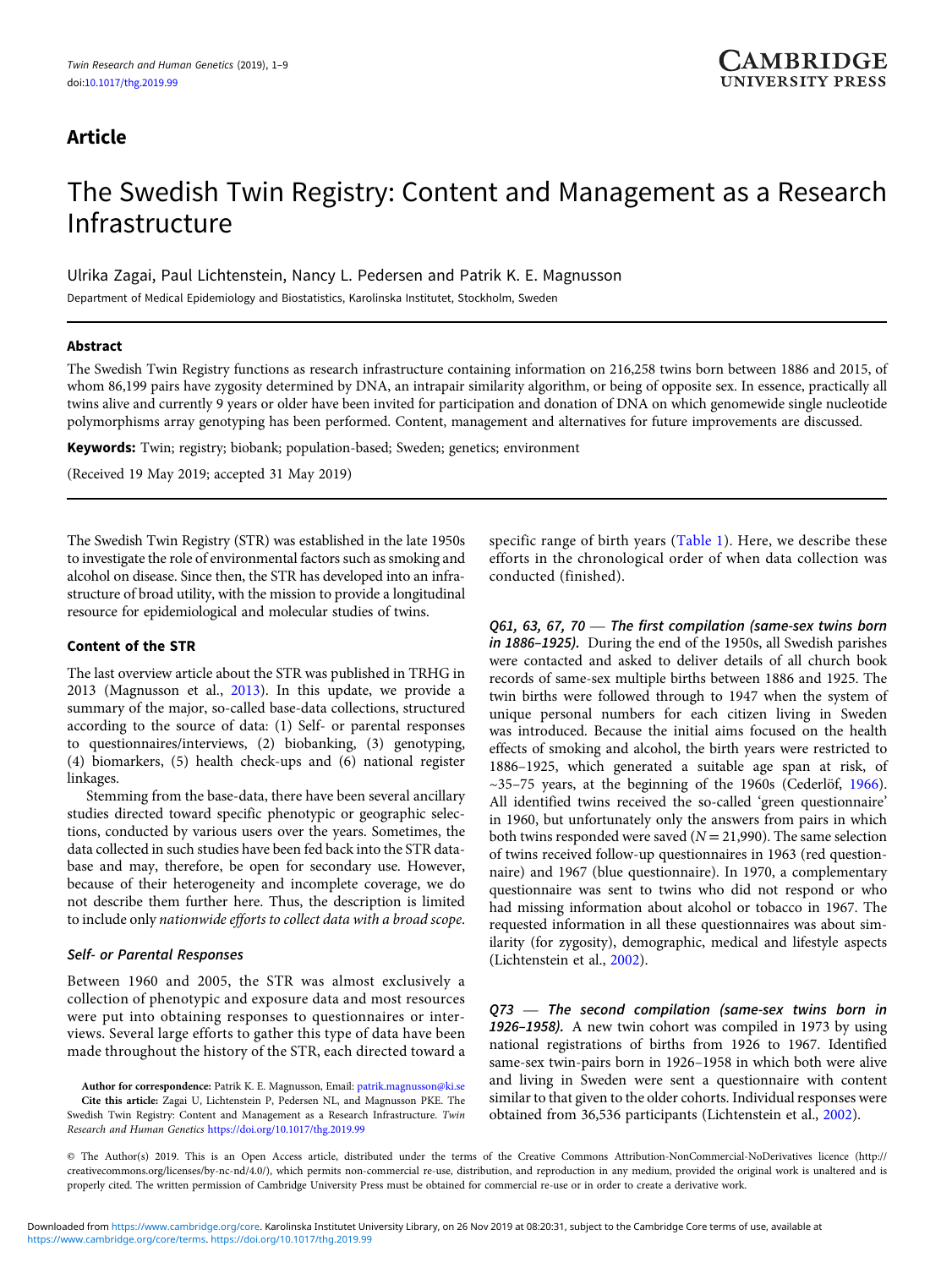| Acronym        | Years     | Birth cohort | <b>Focus</b>                      | <b>Selection</b>         | $N$ (Indiviuals) |
|----------------|-----------|--------------|-----------------------------------|--------------------------|------------------|
| $Q$ 61, 63, 70 | 1960-1970 | 1886-1925    | Health and exposures              | Same-sex, complete pairs | 21,890           |
| Q 73           | 1973      | 1926-1958    | Health and exposures              | Same sex                 | 36,536           |
| <b>SALT</b>    | 1998-2002 | 1944-1958    | Health older adults               | <b>No</b>                | 45,000           |
| TwinGene       | 2004-2008 | < 1943       | CVD, RA, Diabetes                 | SALT participants        | 14,598           |
| <b>SALTY</b>   | 2009      | $<$ 1958     | Economic behavior, health         | SALT participants        | 11,743           |
| <b>STAGE</b>   | 2004-2006 | 1959-1985    | Health in adulthood               | <b>No</b>                | 25,484           |
| <b>YATSS</b>   | 2013      | 1985-1992    | Health in young adulthood         | <b>No</b>                | 6870             |
| <b>CATSS</b>   | $2004 -$  | >1992        | Neurodevelopment, asthma, allergy | <b>No</b>                | 32,570           |

<span id="page-1-0"></span>Table 1. Questionnaire or interview data in nationwide STR base-studies

Screening Across the Lifespan Twin Study (SALT) — all twins born 1958 or earlier. A large nationwide effort to contact all available twins, including for the first time, opposite-sex pairs, was conducted between 1998 and 2002 (Lichtenstein et al., [2002](#page-7-0); Pedersen et al., [2002\)](#page-8-0). The project involved extensive data collection conducted over the telephone by trained interviewers. If self-response was not possible or if the twin performed poorly on a short mental status screen conducted on all twins 65 years old or older, informants such as spouse or relatives were interviewed. The data collection consisted of similarity questions used for the zygosity algorithm and questions about the amount of contact with co-twin, demographics (including occupation and education), checklist of common diseases, use of prescribed and nonprescribed medications, health behaviors (physical activity, alcohol and tobacco consumption) and permission to collect medical records. By using branching with detailed follow-up questions to participants who responded positively to initial key items, the specificity of disease screening was improved for a number of disorders. The selection of items for each disease domain was done in collaboration with experts in each field, with an intended aim to use recognized and established instruments whenever available. When the data collection for the SALT study was ended in 2002, 44,919 twins had participated.

Study of Twin Adults: Genes and Environment (STAGE), all twins born in 1958–1985. During 2005 and 2006, the STR contacted twins born in Sweden 1958–1985 with an invitation letter to respond to a web-based survey (this was the first attempt to collect data by a web-based interphase; Furberg, Lichtenstein, Pedersen, Thornton et al., [2008](#page-7-0); Lichtenstein et al., [2006](#page-8-0)). The sample was restricted to twins whose co-twin survived until at least 1 year of age. The letter contained personal log-in details to the survey, containing questions about a wide variety of common complex health problems as well as exposures (including detailed assessment of tobacco use and quitting attempts). In total, contacts with invitations have been made with 42,582 (both same- and oppositesex) twin individuals. For twins, so choosing, the questionnaire could also be completed as a telephone interview with a trained interviewer. The purpose was to screen for most common complex diseases and to measure exposures relevant during young adulthood and midlife. The final response rate from combining web and telephone answers was close to 60%.

TwinGene (SALT participants). Between 2004 and 2008, twinpairs who had participated in SALT were invited to respond to a paper health questionnaire about common diseases and to provide a blood sample and have their blood pressure, height and weight measured at their local healthcare facility. Out of 22,000 twins invited, close to 14,600 (65%) responded to the questionnaire. Cardiovascular diseases were covered with questions about the occurrence and year of onset for angina pectoris, coronary infarct, hypertension, high cholesterol or high triglycerides, claudication, venous thrombosis, stroke or blood clot and transient ischemic attacks. Cardiac bypass or angioplastic surgery and heart medications were also recorded. Questions about diabetes included type of diabetes and diabetes medication and whether (and when) or not a medical doctor had established the diagnosis. Further, questions about pain, migraine or recurring headache, knee or hip arthrosis and rheumatoid arthritis were asked. For rheumatoid arthritis, follow-up questions included whether or not a medical doctor had established the diagnosis, if the subject went to regular check-ups because of the condition and whether medication for arthritis besides pain remedy was used (Magnusson et al., [2013](#page-8-0); Rahman et al., [2009](#page-8-0)).

SALTY (extended questionnaire to younger subjects in SALT). The SALTY study was a collaborative effort between STR and researchers in epidemiology, medicine, political science and economics. The target population was the younger part of the SALT cohort born between 1943 and 1958. The data collection began in the fall of 2008 by sending an extensive questionnaire to 24,914 Swedish twins, and it was completed in the summer of 2010. The survey generated a total of 11,647 responses (47%). Out of these, 11,482 (98.6%) respondents gave informed consent to have their responses stored and analyzed. The data collection consisted of three parts: (1) an extensive self-report paper questionnaire; (2) saliva collection for DNA extraction (see under biobanking) and (3) a request to participate in a web-based investigation that included questions on musical experience, tendency to experience psychological flow and creative achievement, as well as tests of cognitive and motor performance. A total of 3070 twins aged between 50 and 67 (mean 58.9) years chose to participate in that web-based extension of the SALTY study (Mosing et al., [2012](#page-8-0)).

Young Adult Twins in Sweden Study (YATSS) twins born in 1986–1992. The (YATSS) survey was conducted in 2013, when invitations were sent out to twin-pairs born in May 1986–June 1992. Along with the invitation came information about the study, a personal identification code and log-in details for the survey website. Twins who did not respond to the survey received one reminder via telephone. To ensure that twins who did not have access to the internet could partake in the survey, the option of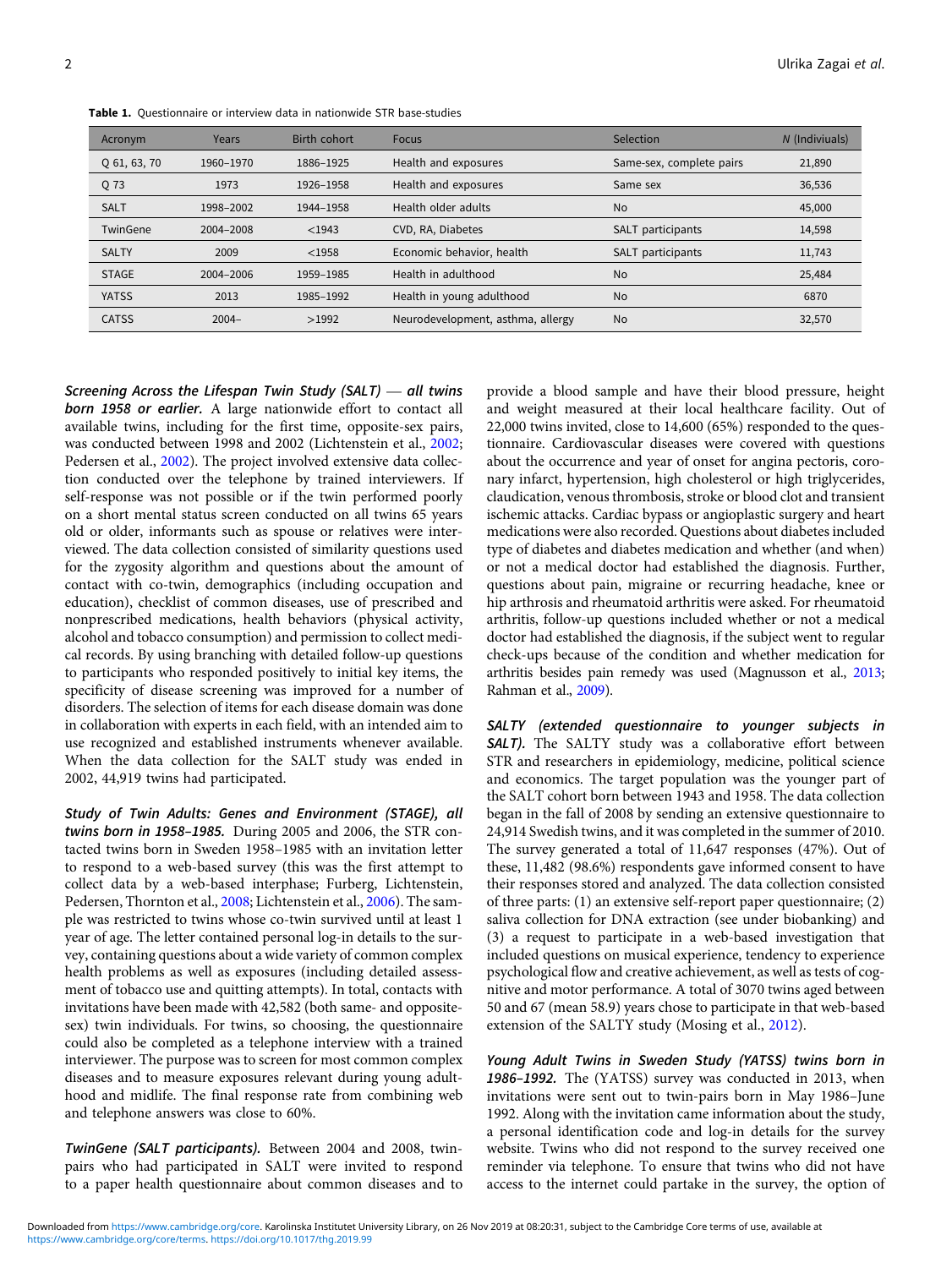participating in a telephone version of the survey was also offered. Twins who participated received either a cinema ticket or a gift voucher worth 120 SEK (15 USD). Respondents also had the chance to win a tablet computer. Out of 16,244 invited, 6870 participated (42%). The survey was similar to the Study of Twin Adults: Genes and Environment (STAGE) and contained items evaluating exposures and common complex health problems and diseases such as gastrointestinal, arthritis, asthma, allergies, affective disorders, obsessive-compulsive disorder, hoarding, eating disorders, fibromyalgia and chronic fatigue syndrome (Ivanov et al., [2017\)](#page-7-0).

The Child and Adolescent Twin Study in Sweden (CATSS). Since 2004, the STR has continuously contacted the parents (or other guardians) of Swedish-born twin children by the time the twins turn 9 years of age. The purpose of the contacts has been dual, both to include new twins into the STR and as a part of a research program focusing on the development of common health and behavioral problems during childhood and adolescence. During the first three collection years (2004–2007), 12-year-old twins were also approached, meaning that all twins born since July 1, 1992 have been targeted (Anckarsater et al., [2011](#page-7-0)). The interview contains questions about social environment and somatic health problems in general, as well as a detailed screening instrument for all major clinical diagnostic criteria in child and adolescent psychiatry called the 'Autism — Tics, ADHD and other Comorbidities inventory' (Hallerod et al., [2010;](#page-7-0) Larson et al., [2013\)](#page-7-0).

By May 2019, 16,476 parental interviews concerning 32,952 twins had been completed, with an overall response rate of 69%. All twins not opting out of further contacts are recontacted at age 15 (twins and parents), 18 (twins and parents) and 24 (twins only). Thus, the twins get the opportunity to join or ask to not be contacted again when they become legal adult citizens. The research program about mental health development during childhood and adolescence is the largest and most extensive external effort based on STR and has its own steering group and management. Data collected in the CATSS study are primarily part of the research program of CATSS and not incorporated into the core STR database until used by the CATSS principal investigators.

#### Biobanking

Chromosomal DNA constitutes the core biomaterial in the STR biobank. Venous blood is the preferred source for most purposes (due to amount, homogeneity and possibilities to standardize/robotize handling). However, venous blood from venipuncture demands the assistance of healthcare professionals. Among the elderly already retired participants of STR, it was feasible to ask them to book a visit with the local healthcare provider, while this was harder for the younger twins in education or the active workforce.

Two alternative ways of collecting chromosomal DNA through self-sampling were investigated in 2007. Two hundred twins were randomized to be sent either kits for capillary blood fingertip puncture (Sarstedt, Microvette 200 μl) or saliva collection kits (Oragene). The response rates were 48% for capillary blood and 56% for saliva. Heterogeneity in terms of amount was extensive for capillary blood. The results indicated saliva as the best alternative.

Blood-based DNA and serum. In 2004, TwinGene was initiated to undertake clinical baseline measurements and to collect blood for DNA and serum biobanking among older Swedish-born twins who had participated in the SALT study (see above). Additional inclusion criteria were that both twins in the pair had to be alive and living in Sweden. Subjects were excluded from the study if they previously had declined participation in future studies or if they had been enrolled in other smaller DNA sampling projects linked to the STR. Our logistic capacity of sample handling allowed a rate of approximately 200 invitation letters to be sent per month. As the project was ongoing for several years, we chose to conduct the sampling in an age-ordered manner, where the oldest twins were approached first (to minimize the risk of death before being invited). The response rate was high for twins in the nonworking age groups; however, as we entered birth years still in the workforce (i.e., 65 or younger), the response rate dropped dramatically. We believe this most likely reflects how few work-active persons are willing to take time off in order to go to a local healthcare provider for blood sampling. Therefore, systematic invitations were only sent to the SALT participants born in 1943 or earlier, and the sample collection closed in 2008, with 22,000 twins contacted and an overall response rate of 56%. Along with the invitations and study information came consent forms and a health questionnaire. Materials for blood sampling were sent to the participants after signed consent forms had been returned. Consenting participants were asked to make an appointment at their local healthcare facility Monday to Thursday mornings and not the day before a national holiday to ensure that the sample would reach the KI biobank the following morning by overnight mail. The subjects were instructed to fast from 8 pm the previous evening. By venipuncture, a total of 50 ml of blood was drawn from each subject. Blood for DNA extraction was collected in a 10-ml EDTA tube, while blood for serum storage was collected in three 10-ml gel tubes, inverted five times immediately, followed by 30 min for coagulation in room temperature and thereafter centrifugation. Tubes with serum and blood for biobanking as well as for clinical chemistry tests were sent to Karolinska Institutet by mail. After arrival to the KI biobank, the serum was stored in liquid nitrogen. One 7-ml EDTA tube of whole blood was stored at −80°C, while the DNA in a second 7-ml EDTA tube of blood was extracted using a Puregene extraction kit (Gentra systems, Minneapolis, MN, USA). The DNA was thereafter stored at −20°C.

Saliva DNA. The largest part of the STR biobank consists of DNA samples extracted from saliva. Since the collection started in 2009, saliva from 43,000 participants has been collected. We have consistently used the same provider of kits (Oragene OG-500, DNA Genotek Inc., Canada) and utilized a custom barcoding of both the tubes and the containers. Kits and requests for saliva donations were sent to the participants together with the paper questionnaire in SALTY, while for STAGE, YATSS and CATSS, the kits have been sent after completion of a web questionnaire or phone interview. The amount of saliva is 2 ml, and the kits have automatic dispensing of pre-extraction preservation buffer, keeping the sample stable also at room temperature. Donated samples were transported back to Karolinska Institutet by mail.

All DNA extractions from saliva have been performed at the KI biobank using the automatic systems of Puregene (Gentra system) or Chemagic (STAR instrument, Hamilton Robotics). Due to large variation in non-host DNA (e.g., bacteria, virus and fungi) content between the samples, no normalization of the concentrations has been performed.

In-person health check-up. When TwinGene participants visited their local healthcare facility for fasting blood sampling, a healthcare professional also performed a simple health check-up: the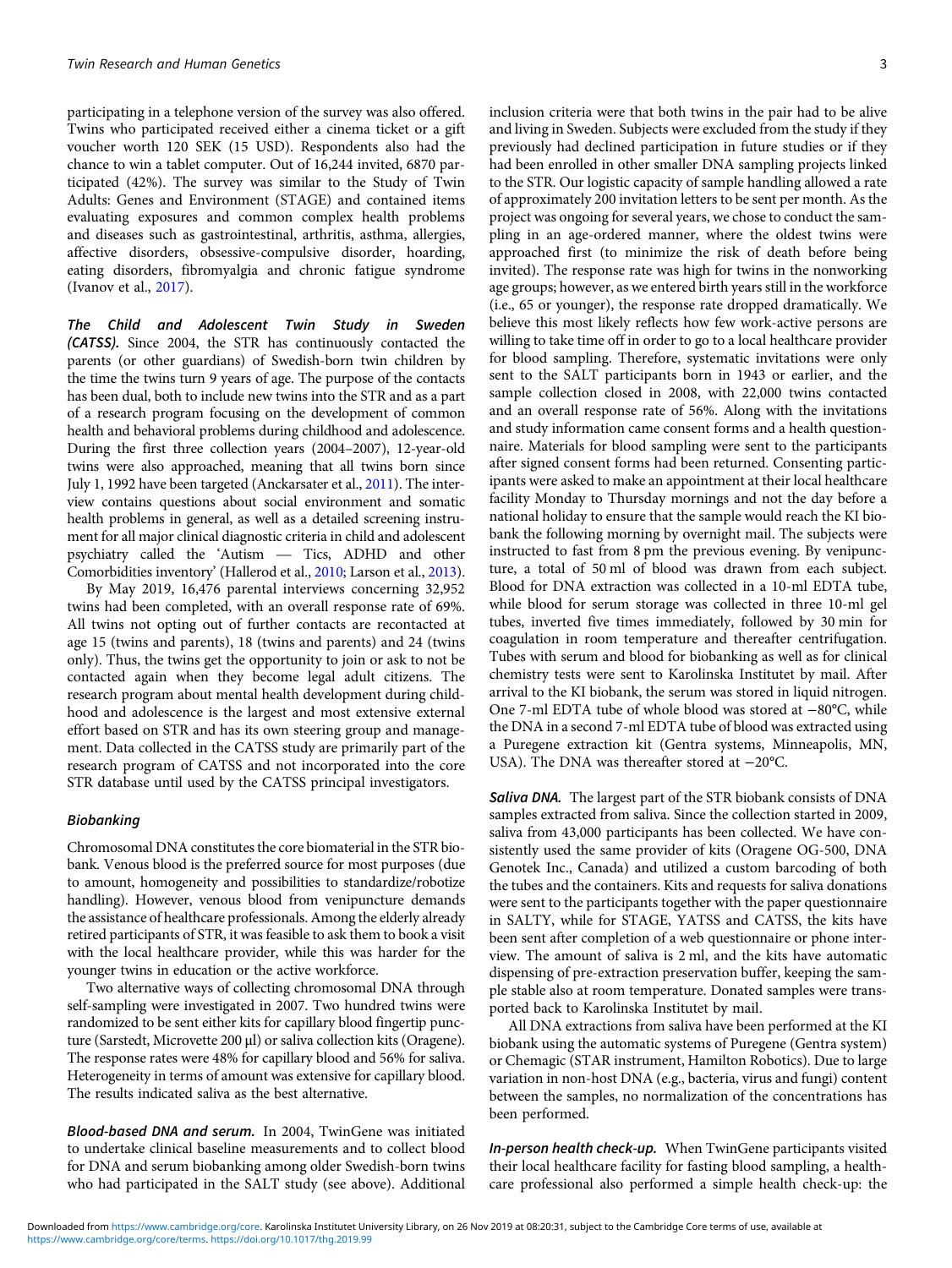subjects were asked to rest for 5 min in a sitting position before the systolic and diastolic blood pressures were measured twice. Without shoes and in light clothes, the subjects' weight, height, hip and waist circumference were recorded. Data are available for a similar number of participants as for serum  $(N = 12,500)$ .

Blood biochemistry. Clinical blood chemistry assessments were performed directly after the sample collection in the TwinGene project. The Karolinska University Laboratory performed the analyses using standard protocols for the following biomarkers: total cholesterol, triglycerides, high-density lipoprotein, lowdensity lipoprotein, C-reactive protein, glucose, apolipoprotein A1, apolipoprotein B, hemoglobin and hemoglobin A1C (Rahman et al., [2009\)](#page-8-0). All laboratory results were evaluated by a specialist in cardiology and internal medicine, together with the information from the health questionnaire. Within 3 weeks, the participating twins were informed about the results and clinical recommendations for a follow-up at their local healthcare center were given when judged motivated.

Serum in TwinGene as an open resource for new measurements. The frozen serum samples gathered within TwinGene project create, together with the longitudinal phenotypic information, a platform well equipped to investigate the genetic influences on a broad spectrum of health-related traits and common diseases. An average of five 900-μl master tubes is available for each participating twin. Aliquots from single master tubes from the whole collection of participants have been derived in two rounds thus far. The first time, 100-μl aliquots in 96-well foil-sealed PCR plate formats were created. This is a well-functioning layout for applications when all samples are to be analyzed, which has been done for IgA level, cystatin C, kreatinin and anticitrullinated protein antibodies. However, it prohibits use in cherry-picking projects as the whole plate has to be thawed even if just one or a few samples in the plate are targeted. The second master-tube aliquotation was done in 2018, relying on individual 2D bar-coded microtubes (100 μl). This system allows removal and thawing of individual aliquots of cherry-picked samples.

#### Genotyping

Before the amazing development of genomewide genotyping methods over the last decade, more rudimentary and smaller scale methods have been applied in projects focusing on candidate geneassociation studies. As history tells, these were rarely successful. Furthermore, when candidate genotyping was used for assignment of zygosity, it could result in considerable problems. At the time, an easily done mistake was to interpret any twin-pair genotype mismatch as valid evidence for dizygosity. By now, it is quite obvious that the use of genotypic data for the purpose of determining zygosity relies on a sound appreciation of the genotyping error rate. If only a few markers are available and a zero genotyping error is assumed, it will typically result in increased false dizygotic (DZ) assignments. Genotyping dedicated for zygosity determination accompanied by an algorithm taking laboratory error into account was introduced into the STR in 2007 (Hannelius et al., [2007\)](#page-7-0). The properties of this test are excellent, and thus far the method has been run on close to 9600 pairs. Even though it demands fairly large batches to be cost efficient (resulting in rather long waiting times for twins interested in the results), it has been shown to be better than most genomewide association study platforms in this respect.

Genomewide single nucleotide polymorphisms array genotyping. The vast majority of all STR participants who have donated DNA samples of adequate amount and quality have now been genotyped with a genomewide single nucleotide polymorphisms (SNPs) array. All genotyping has been performed by SNP& SEQ Technologies Uppsala, Sweden, using Illumina arrays. For monozygotic (MZ) twins, imputation based on one randomly selected member of each pair has been implemented. Sample size, versions of arrays used and other details are provided below for the various substudies. As the STR is a dynamic register from which the participants may withdraw their participation, the numbers may change, and among the imputed MZ twins, only those who provided consent will be possible to link to phenotypic information.

TwinGene. First, in 2007, and as an integrated part of the GenomEUtwin collaboration (Surakka et al., [2012\)](#page-8-0), 301 female MZ TwinGene participants were genotyped using the Infinium II assay on the 317K HumanHap300-Duo Genotyping BeadChips (Illumina Inc., San Diego, CA, USA). The signal intensity data were converted into genotypes using Illumina Beadstudio 2.0 software. Second, after exclusion of these already genotyped MZ females and redundant MZ co-twins, DNA from 9896 individual subjects was genotyped in 2009 and 2010 with the 700K Illumina OmniExpress BeadChip. Genotyping results for 9835 subjects passed the initial laboratory-based quality control. Genotypes for paired MZ co-twins to genotyped individuals were imputed for 1111 pairs, making the full dataset to consist of genotypes for 10,946 individual twins.

SALTY, CATSS (first round). Genotyping was performed in 2014– 2015 using the Illumina 550K PsychArray BeadChip, in 18 batches. Content for the PsychArray includes 265,000 proven tag SNPs found on the Infinium Core-24 BeadChip, 245,000 markers from the Infinium Exome-24 BeadChip and 50,000 additional markers associated with common psychiatric disorders. Calling of genotypes was initially done at the genotyping center using Illumina GenCall algorithm. As it is well known that rare variants are poorly called using GenCall, a rare variant calling algorithm, zCall, was applied in order to increase sensitivity for heterozygotes of rare variants. Genotypes of rare variants from zCall were subsequently integrated with genotypes of common variants from GenCall. Samples from 17,898 participants passed quality controls. Imputed genotypes for 3854 MZ co-twins inferred from their paired genotyped twin made the full dataset to consist of 21,752 individuals.

STAGE, YATSS, CATSS (second round). In 2017–2018, the two remaining larger study collections (STAGE and YATSS) were genotyped with the 650K Illumina Global Screening Array (GSA) BeadChip. Also, new samples from the CATSS study collected as the latest genotyping with PsychArray were included in the order. Delivery of the last batch of results occurred in May 2019. After an initial quality control of excluding all samples with call rates below 98%, there were 8468 from STAGE, 2742 from YATSS and 4064 from CATSS, giving a total of 15,274 genotyped genomes. Among these, there are 4399 MZ co-twins whose genotypes can be imputed based on the genotypes of their MZ co-twin, making the total number of twins genotyped with the GSA 19,673 individuals.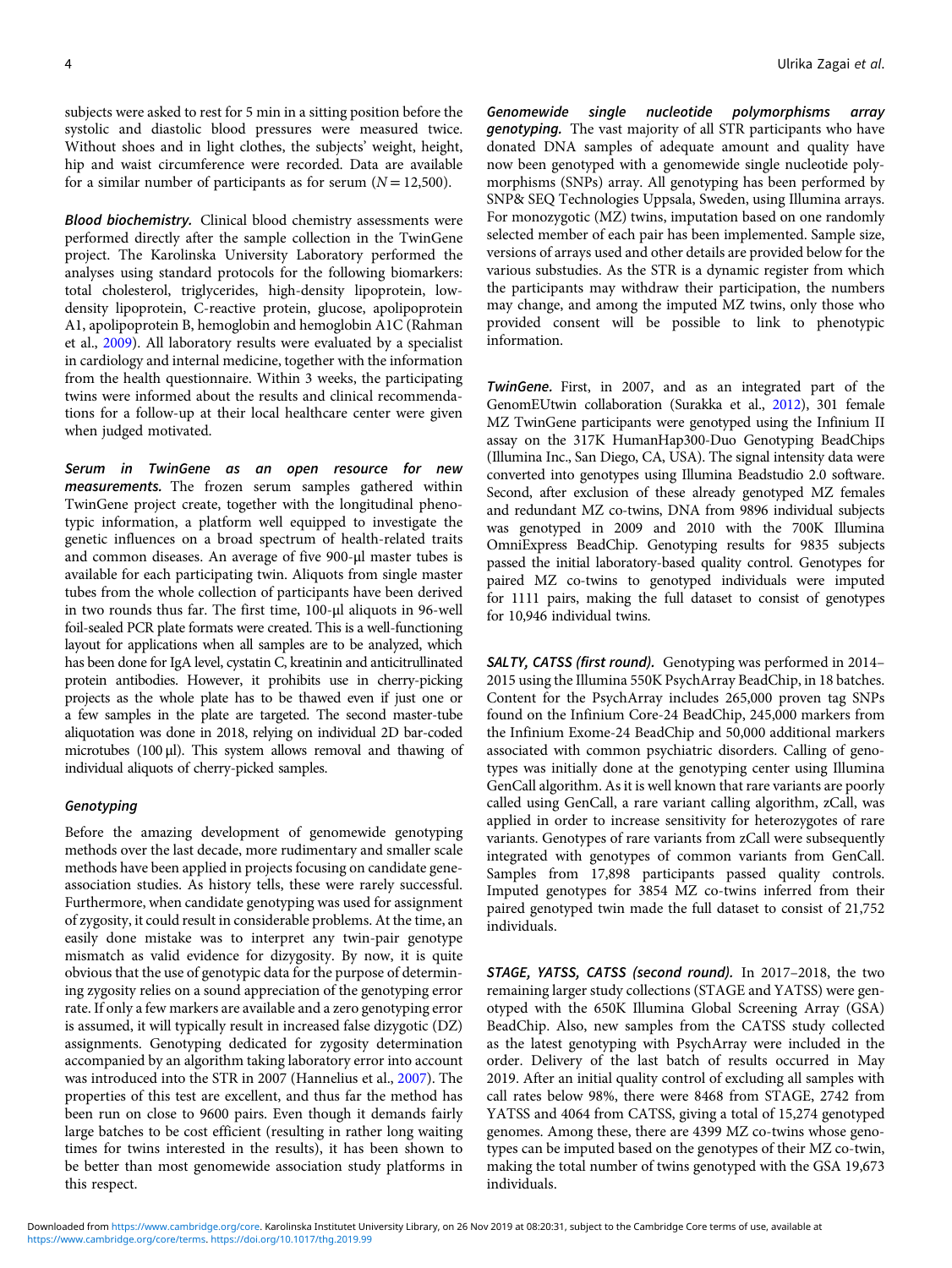SweGen whole genome sequencing. In 2014, there was a national call for a suitable sample collection that could constitute a reference of Swedish genomes for whole genome sequencing aiming to make available a population-based genetic variant dataset. Among the potential sample collections, TwinGene was considered to reflect the best Swedish population geographically. The project denoted SweGen was based on Illumina HiSeq X sequencing and was finished in 2016. The resulting variant frequencies are available through a search engine open to researchers and clinicians [\(https://swefreq.nbis.se/dataset/SweGen](https://swefreq.nbis.se/dataset/SweGen)). Average autosomal read-depth coverage was 37×. The number of single-nucleotide variants and indels identified were 29.2 million and 3.8 million, respectively. Of all the variants, 9.9 million were not present in other current databases. Each sample contributed with an average of 7199 individual-specific variants. Comparative analyses showed that the genetic diversity within Sweden appears substantial in relation to continental European populations, underscoring the relevance of establishing a local reference data set (Ameur et al., [2017\)](#page-7-0). Almost all (94%) of the samples included in the SweGen project come from a random selection of TwinGene twin-pairs (one twin per selected pair). Thus, no disease information has been used for the selection. Individual positions in the genome can be viewed using the Graphical Browser. A variant frequency file may be downloaded upon registration.

## National Register Linkages

As in other countries in northern Europe, Sweden has a long history of using personal identity numbers for all citizens. The number is linked to the home address, used for keeping monthly updated information about the residence of all twins. Furthermore, it allows linkages to the national health registers. Together with the government-funded healthcare system, these registers enable collection and use of data on health issues such as diagnoses, drug prescriptions and surgical procedures, with good nationwide coverage (Ludvigsson et al., [2011](#page-8-0)). The STR holds such medical information through regular updates with the Patient Register, containing in-patient and out-patient (from nonprivate specialized care) diagnosis codes, as well as the Medical Birth, Prescribed Drug, Cancer and the Causes of Death Registers.

STR holds health register data in two versions, one where the key to the personal number is available and one where data are anonymized and the key has been destroyed so the data are no longer considered personal data. For all twins who have actively participated in at least one of the STR studies and not asked to be withdrawn, updated health register data from the National Board of Health and Welfare are linked every 2–3 years. These data can then be analyzed against other data in the STR, including existing and new measurements from biological samples in the biobank. For twin studies solely aimed at variance decomposition from the pairwise distribution of particular diagnoses (ICD-codes), prescriptions or surgical procedures for MZ and DZ twins, the anonymized version may suffice. Worth noting is that as the health register-based information is independent of whether the twins have chosen to participate in an STR study or not, they are also free of participation bias. However, it is important to be aware that the zygosity is given (no matter whether they have participated in a study or not) for all opposite-sex DZ twins, while for same-sex twins, the zygosity information requires active participation. This difference in selection among twins with information about zygosity needs to be handled when opposite-sex pairs are included in the model.

Today, the Medical Birth Registry, held by the Swedish Board of Health and Welfare, constitutes the source of information of twin births in Sweden. Information about new twins is requested in batches, approximately every 7 years. The STR contains personal data solely on the twins themselves, meaning that name, personal identity numbers, addresses, register linkages, questionnaire and interview data are available only for twins and not for parents, siblings or other relatives. Thus, despite the fact that initial consent and baseline information about health and behavior are provided by the guardians, the data itself constitute personal data on the twins. For research questions that rely on data on other relatives to the twins (e.g., parents, offspring and siblings), it may be possible to retrieve such information from de novo linkage to the national multigeneration register (MGR, Statistics Sweden). In such instances, the data will become anonymized, meaning that the key to personal data is destroyed so the dataset will not be possible to update with additional personal data.

#### Developments

The STR mission to facilitate research has to be balanced against the potential risk of harm to participants. Each study conducted that utilizes the content of STR has to be subjected to ethical vetting. When twins are contacted, they are informed about that participation is completely voluntary.

#### Requests to Quit Participation

According to both Swedish law as well as the recent EU General Data Protection Regulation, the participants in research have the right to quit their participation at any time and say no to future contacts. The overall proportion of STR participants who have requested this is around 1%. The rate, however, varies substantially over birth year [\(Figure 1\)](#page-5-0). Abrupt shifts over birth year correspond well to the various studies, twins of different birth-year intervals have been asked to participate in. The associations probably reflect a combination of trends in attitude over secular time (i.e., when the studies were conducted), birth cohort differences, as well as variation between studies in how demanding and/or provoking the content has been to the invited twins.

## Participation in CATSS

For the past 15 years, invitation to CATSS and the STR has been performed through a parental telephone interview around the time the twins turn 9 years of age (Anckarsater et al., [2011](#page-7-0)). The CATSS study has been highly productive during these years and is now becoming mature and saturated with some of the phenotypic data it has focused on collecting. Furthermore, a trend of reduced participation has been noticed [\(Figure 2](#page-5-0)). Despite the inherent lag in response due to the attempts to contact twins' parents or guardians, which are continued for up to 2 years after the twins' ninth birthday, the reduction during the latest years are worrying.

However, we have noticed that it has become increasingly difficult to get hold of the parents of twins by telephone for the interview, as the habit of not answering calls from unknown numbers has become a common phenomenon (to avoid calls from telemarketing salespersons). In addition, the length of the interview (1 h) may be part of the problem. STR has, therefore, decided to change the mode of data collection to a web-based questionnaire with a somewhat altered and reduced content. The plan is to have implemented these changes by 2020.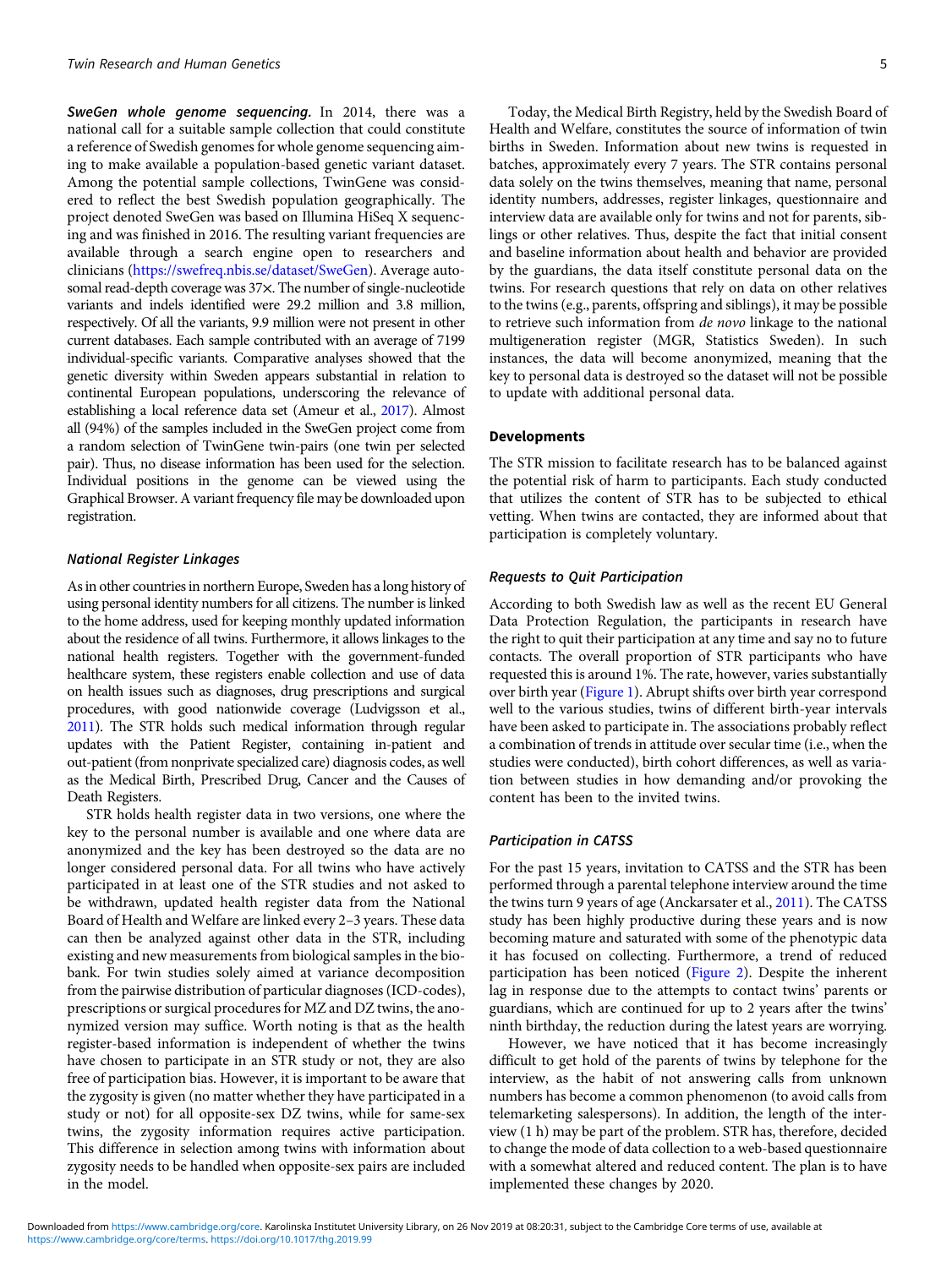<span id="page-5-0"></span>

Fig. 1. The proportion of twins demanding to quit their participation in STR. Target birth cohort intervals of the main studies are indicated by the horizontal bars.



Fig. 2. Participation rate over birth year in CATSS.

### Should STR Move to Invitation at Birth Instead of at Age 9?

One idea currently investigated is to invite mothers detected pregnant with twins during routine ultrasound. Such a system could combine the invitation and consent with a free DNAbased zygosity test for which the biological sample is taken directly at the time of delivery. It would open up new research questions regarding healthy development in utero and the first years of life. This time period is of particular interest for twins as birth complications, premature births and small size for gestation are increased.

Through our contacts with twins and parents of twins, it has become obvious that uncertainty is common and they often live with a mistaken belief about the true zygosity. In addition, it is also clear that information about zygosity is of important medical and psychological value to the twins and their families. Further, rates and types of complications after birth differ substantially between MZ and DZ twins (West et al., [1999](#page-8-0)). The rates of MZ and DZ twins change with in-vitro fertilization (IVF), and they also differ substantially between countries and ethnic groups (Smits & Monden, [2011](#page-8-0)).

Recent trends in utilization of IVF and in immigration from various parts of the world to Sweden we argue speak for a monitoring of zygosity rates and, together with the value to the individual twin-pair, we argue an addition of DNA-based zygosity to the standard battery of medical work-up of multiple births is warranted.

STR is planning a pilot study in which the mode and timing of the invitation, data and biosample collection (questionnaire, registers, blood from umbilical cord) of newborn twins will be evaluated. Although routine DNA-based zygosity would be of great value for both the twins themselves and their families, it would be of large importance to the research community. In particular, if zygosity would be incorporated into the Swedish multigeneration register (Statistics Sweden), it would open up for new opportunities for twin model-based research on virtually any register-based data accessible through the vast Swedish health and social registers.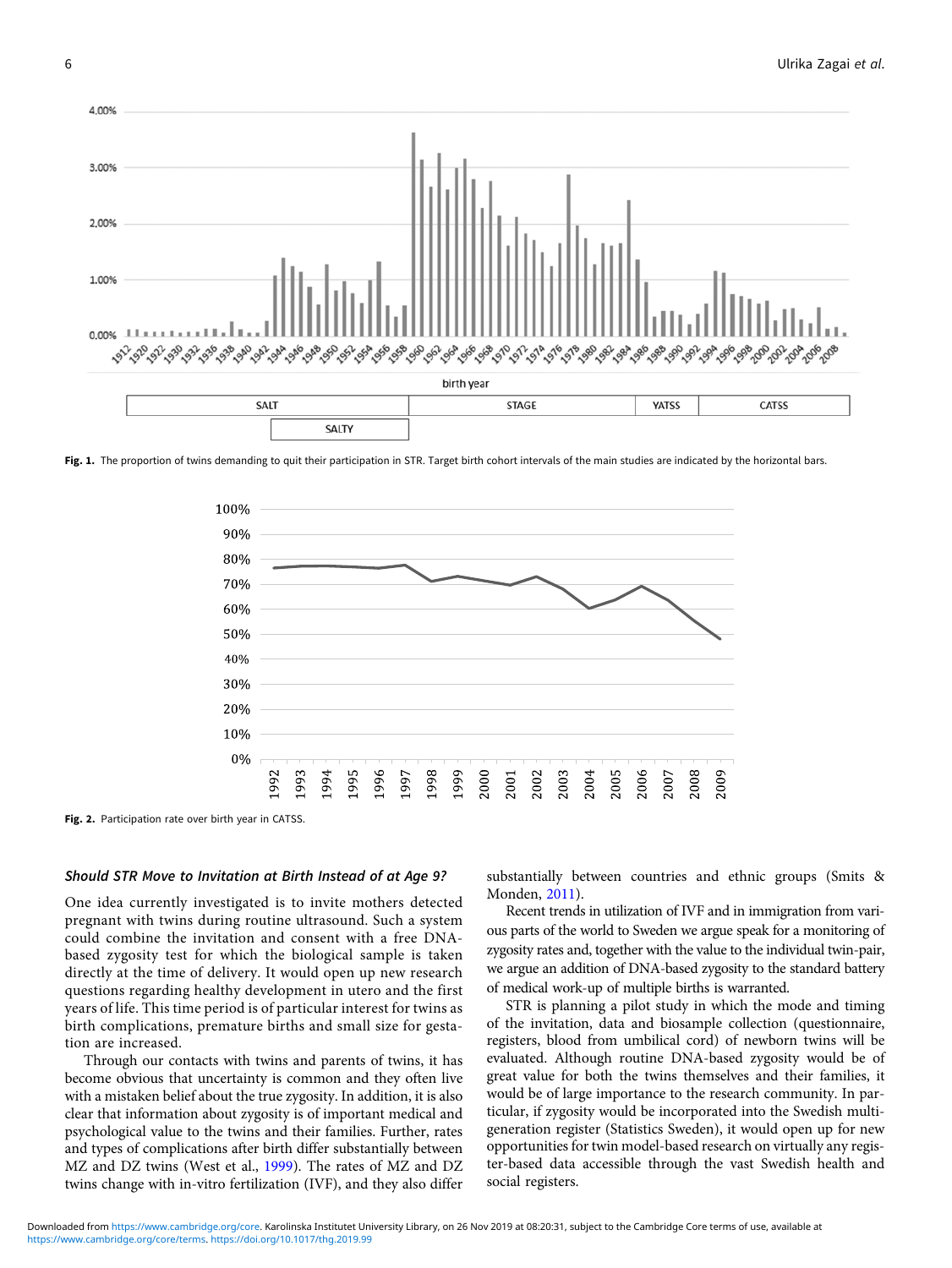#### <span id="page-6-0"></span>Table 2. Examples of influential findings based on data from the Swedish Twin Registry over the decades.

| Decade           | Driving researchers/<br><b>Directors</b><br><b>Focus</b>          |                                                   | Finding                                                                                                                                                | Article                                                    |
|------------------|-------------------------------------------------------------------|---------------------------------------------------|--------------------------------------------------------------------------------------------------------------------------------------------------------|------------------------------------------------------------|
|                  |                                                                   |                                                   |                                                                                                                                                        |                                                            |
| 1960s,<br>1970s* | Lars Friberg, Rune<br>Cederlöf                                    | Cardiovascular disease -<br>environmental factors | Within twin pair results consistent with causal<br>effects of alcohol                                                                                  | Hrubec et al. (1976)                                       |
| 1980s            | Rune Cederlöf, Birgitta Personality<br>Floderus, Anders<br>Ahlbom |                                                   | Heritability of personality                                                                                                                            | Floderus-Myrhed et al.<br>(1980)                           |
|                  |                                                                   | <b>Blood biomarkers</b>                           | Heritability of blood cholesterol levels                                                                                                               | Dahlén et al. (1983)                                       |
|                  |                                                                   | Smoking - mortality                               | Smoking — mortality association holds within<br>twin-pairs                                                                                             | Floderus et al. (1988)                                     |
| 1990s            | Anders Ahlbom, Nancy Radiation - cancer<br>Pedersen               |                                                   | Results consistent with in utero X-rays as a<br>riskfactor for childhood cancer                                                                        | Rodvall et al. (1990)                                      |
|                  |                                                                   | Bereavement - depression                          | Anticipation effect - increased depression not<br>only after but also before death of spouse                                                           | Lichtenstein et al. (1996)                                 |
|                  |                                                                   | IQ                                                | High heritability for IQ late in life                                                                                                                  | McClearn et al. (1997)                                     |
|                  |                                                                   | MZ twinning                                       | No paternal effect on MZ twinning                                                                                                                      | Lichtenstein et al. (1998)                                 |
| 2000s            | Nancy Pedersen, Paul<br>Lichtenstein                              | In utero growth                                   | Heritability of birth weight and gestational length                                                                                                    | Clausson et al. (2000)                                     |
|                  |                                                                   | Cancer                                            | Low heritability of most forms of cancers                                                                                                              | Lichtenstein et al. (2000)                                 |
|                  |                                                                   | Food - prostate cancer                            | Association between fatty fish consumption and<br>reduced risk of prostate cancer                                                                      | Terry et al. (2001)                                        |
|                  |                                                                   | Alzheimer disease                                 | High heritability, same genes in males and females                                                                                                     | Gatz et al. (2006)                                         |
|                  |                                                                   | Anorexia nervosa (AN) -<br>neuroticism            | High heritability of AN, neuroticism predicts<br>development of AN                                                                                     | Bulik et al. (2006)                                        |
|                  |                                                                   | Major depression                                  | Consistent effects in birth-cohorts spanning over<br>six decades, higher heritability in women.                                                        | Kendler et al. (2006)                                      |
|                  |                                                                   | Snus - smoking cessation                          | Snus use - the strongest independent correlate<br>of smoking cessation                                                                                 | Furberg, Lichtenstein,<br>Pedersen, Bulik et al.<br>(2008) |
| 2010s            | Paul Lichtenstein,<br>Patrik Magnusson                            | Blood lipids - GWAS                               | Identification of 95 loci for blood lipids levels                                                                                                      | Teslovich et al. (2010)                                    |
|                  |                                                                   | Childhood neuropsychiatric<br>disorders           | Different neuropsychiatric disorders have a<br>common genetic etiology                                                                                 | Lichtenstein et al. (2010)                                 |
|                  |                                                                   | Autism spectrum disorders<br>(ASD)                | Etiological similarity between ASD and autism<br>like traits in the general population                                                                 | Lundström et al. (2012).                                   |
|                  |                                                                   | Educational attainment -<br><b>GWAS</b>           | First successful GWAS for a behavioral trait with<br>associations that hold within DZ pairs. Strong<br>overlap with IQ demonstrated in the STR sample. | Rietveld et al. (2013)                                     |
|                  |                                                                   | Autism                                            | Increased autism prevalence more due to<br>administrative rather than etiological factors                                                              | Lundström et al. (2015)                                    |

Note: \*Studies were mainly published as monographs during the 1960s and 1970s, and are not included here. GWAS = genome-wide association study.

#### Management

The STR has, during the six decades it has been operational, received financial support for running the core functions channeled through the budget of Karolinska Institutet, which is one of the universities supported by the Swedish government. Additional external funds from both industry and research project grants have been critical to boost data collections in specific cohorts. A part of the operating costs for STR is levied through fees for access to the resource (see below).

In 2018, the STR received, for the first time, funding from the Swedish Research Council for the specific purpose of constituting a national research infrastructure (VR-2017-00641). This grant runs over 5 years until 2022 and covers up to 50% of the core budget during these years. Besides Karolinska Institutet (the host), the universities of Lund, Gothenburg, Jönköping, Linköping, Örebro, Uppsala, Umeå and the Stockholm School of Economics signed a final agreement of collaboration in 2018 and share interest in this national infrastructure.

## Access to the STR

STR is open to applications from Swedish and international researchers. A steering committee meets four times per year to review these applications and make decisions about which projects will be implemented. Approval requires a project description that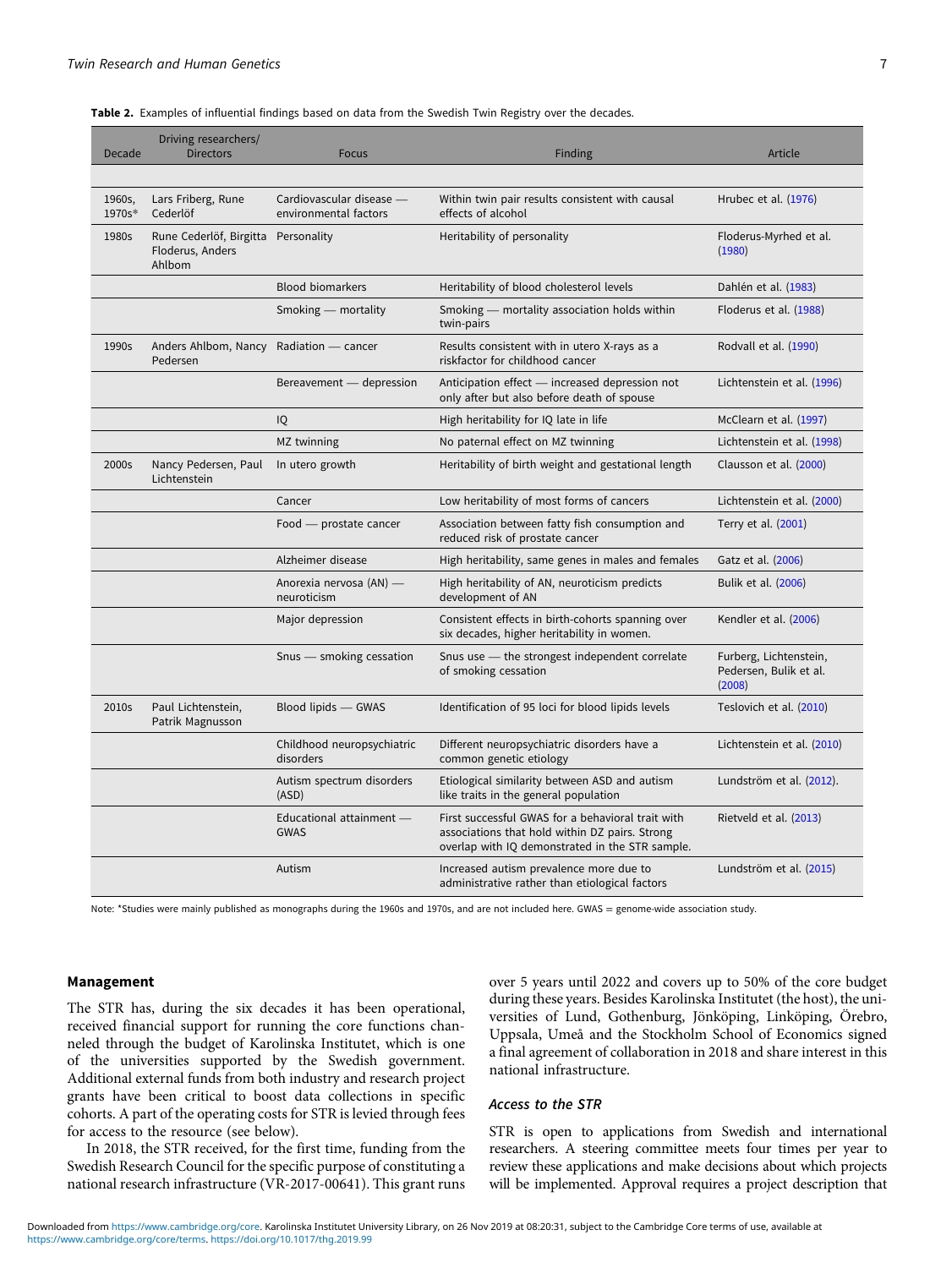<span id="page-7-0"></span>indicates sound scientific methodology and that twins are not contacted unnecessarily. Access to data and resources further requires an ethical approval from the local ethics review board and that the charges to STR are paid. For non-Swedish applicants, collaboration with a Swedish university is required. The current tariffs can be found at the STR homepage [http://ki.se/en/research/the](https://ki.se/en/research/the-swedish-twin-registry)[swedish-twin-registry](https://ki.se/en/research/the-swedish-twin-registry).

## External Projects Based on New Contacts with Twins

After successful application to the STR steering committee, it is possible to obtain contact information (postal addresses) to twins for invitations to new studies. This opportunity has in recent years been used for external research projects about rheumatoid arthritis, immunoglobulin deficiencies, anxiety, inflammatory bowel disease, autism, obsessive-compulsive disorder, Crohn's, Parkinson's and schizophrenia. In all studies involving disease-based ascertainment, the STR demands that healthy pairs are also included in the recruitment, as otherwise the pair aspect inherent in the twin design would reveal medical information about co-twins. The inclusion of healthy pairs should, therefore, also be mentioned in the information to the participants.

# The Basic Operations of the STR Infrastructure and the Research Conducted by Using It — Distinctions and Mutual Dependence

The long-term investment in the STR from Karolinska Institutet has made it possible to establish a sustainable and steady inclusion of new twins over time as well as a transparent system for providing access to data for researchers. Still, significant parts of the available data content of the STR have been collected in research projects (financed through external grants) that have deposited the data collected by these researcher-initiated projects into the register. The STR continues to promote and encourage this approach, as it is an efficient way of building research value by creating new possibilities to investigate measurements in combinations not otherwise available.

#### Remarks

For six decades, the STR has been an important resource for the study of genetic and environmental aspects of a broad spectrum of traits, phenotypes and disorders. A selection of examples of influential findings over the years is presented in [Table 2.](#page-6-0)

STR is built around the core functions of (1) inclusion and questionnaire data collection of new twins at a steady pace, (2) DNA collection enabling genomewide genotyping and zygosity determination, (3) linkages to national registers and (4) a transparent system for providing researchers with access to data as well as possibilities to contact twins for new data collection. The core functions of STR constitute in that sense a basic machinery which enables research projects to be initiated by a multitude of researchers aiming to answer a multitude of research questions. STR continues to be one of the richest twin resources worldwide in several aspects (van Dongen et al., [2012\)](#page-8-0).

Acknowledgments. SNP&SEQ Technology Platform in Uppsala [\(www.genotyping.se](https://www.genotyping.se)) has performed the genotyping. The facility is part of the National Genomics Infrastructure supported by the Swedish Research Council for Infrastructures and Science for Life Laboratory, Sweden. The SNP&SEQ Technology Platform is also supported by the Knut and Alice Wallenberg Foundation. The Swedish Twin Registry is managed by

Karolinska Institutet as a core facility and receives funding through the Swedish Research Council under the grant no. 2017-00641.

#### References

- Ameur, A., Dahlberg, J., Olason, P., Vezzi, F., Karlsson, R., Martin, M., ... Gyllensten, U. (2017). SweGen: A whole-genome data resource of genetic variability in a cross-section of the Swedish population. European Journal of Human Genetics, 25, 1253–1260.
- Anckarsater, H., Lundstrom, S., Kollberg, L., Kerekes, N., Palm, C., Carlstrom, E., ... Lichtenstein, P. (2011). The Child and Adolescent Twin Study in Sweden (CATSS). Twin Research and Human Genetics, 14, 495–508.
- Bulik, C. M., Sullivan, P. F., Tozzi, F., Furberg, H., Lichtenstein, P., & Pedersen, N. L. (2006). Prevalence, heritability, and prospective risk factors for anorexia nervosa. Archives of General Psychiatry, 63, 305–312.
- Cederlöf, R. (1966). The twin method in epidemiological studies on chronic disease. Dissertation, Karolinska Institutet.
- Clausson, B., Lichtenstein, P., & Cnattingius, S. (2000). Genetic influence on birthweight and gestational length determined by studies in offspring of twins. BJOG, 107, 375–381.
- Dahlén, G., Ericson, C., de Faire, U., Iselius, L., & Lundman, T.(1983). Genetic and environmental determinants of cholesterol and HDL-cholesterol concentrations in blood. International Journal of Epidemiology, 12, 32–35.
- Floderus, B., Cederlöf, R., & Friberg, L. (1988). Smoking and mortality: A 21-year follow-up based on the Swedish Twin Registry. International Journal of Epidemiology, 17, 332–340.
- Floderus-Myrhed, B., Pedersen, N., & Rasmuson, I. (1980). Assessment of heritability for personality, based on a short-form of the Eysenck Personality Inventory: A study of 12,898 twin pairs. Behavior Genetics, 10, 153–162.
- Furberg, H., Lichtenstein, P., Pedersen, N. L., Bulik, C. M., Lerman, C., & Sullivan, P. F. (2008). Snus use and other correlates of smoking cessation in the Swedish Twin Registry. Psychological Medicine, 38, 1299–1308.
- Furberg, H., Lichtenstein, P., Pedersen, N. L., Thornton, L., Bulik, C. M., Lerman, C., ... Sullivan, P. F. (2008). The STAGE cohort: A prospective study of tobacco use among Swedish twins. Nicotine & Tobacco Research, 10, 1727–1735.
- Gatz, M., Reynolds, C. A., Fratiglioni, L., Johansson, B., Mortimer, J. A., Berg, S., & Pedersen, N. L. (2006). Role of genes and environments for explaining Alzheimer disease. Archives of General Psychiatry, 63, 168–174.
- Hallerod, S. L., Larson, T., Stahlberg, O., Carlstrom, E., Gillberg, C., Berg, S., & Pedersen, N. L. (2006). Role of genes and environments for explaining Alzheimer disease. Archives of General Psychiatry, 63, 168–174.<br>Illerod, S. L., Larson, T., Stahlberg, O., Carlstrom, E., Gillberg, C., Anck other Comorbidities (A-TAC) telephone interview: Convergence with the Child Behavior Checklist (CBCL). Nordic Journal of Psychiatry, 64, 218–224.
- Hannelius, U., Gherman, L., Makela, V. V., Lindstedt, A., Zucchelli, M., Lagerberg, C., ... Lindgren, C. M. (2007). Large-scale zygosity testing using single nucleotide polymorphisms. Twin Research and Human Genetics, 10, 604–625.
- Hrubec, Z., Cederlöf, R., & Friberg, L. (1976). Background of angina pectoris: Social and environmental factors in relation to smoking. American Journal of Epidemiology, 103, 16–29.
- Ivanov, V. Z., Nordsletten, A., Mataix-Cols, D., Serlachius, E., Lichtenstein, P., Lundstrom, S., ... Ruck, C. (2017). Heritability of hoarding symptoms across adolescence and young adulthood: A longitudinal twin study. PLoS One, 12, e0179541.
- Kendler, K. S., Gatz, M., Gardner, C. O., & Pedersen, N. L. (2006). A Swedish national twin study of lifetime major depression. The American Journal of Psychiatry, 163, 109–114.
- Larson, T., Lundstrom, S., Nilsson, T., Selinus, E. N., Rastam, M., Lichtenstein, P., ... Kerekes, N. (2013). Predictive properties of the A-TAC inventory when screening for childhood-onset neurodevelopmental problems in a population-based sample. BMC Psychiatry, 13, 233.
- Lichtenstein, P., Carlström, E., Råstam, M., Gillberg, C., & Anckarsäter, H. (2010). The genetics of autism spectrum disorders and related neuropsychiatric disorders in childhood.American Journal of Psychiatry, 167, 1357–1363.
- Lichtenstein, P., De Faire, U., Floderus, B., Svartengren, M., Svedberg, P., & Pedersen, N. L. (2002). The Swedish Twin Registry: A unique resource for